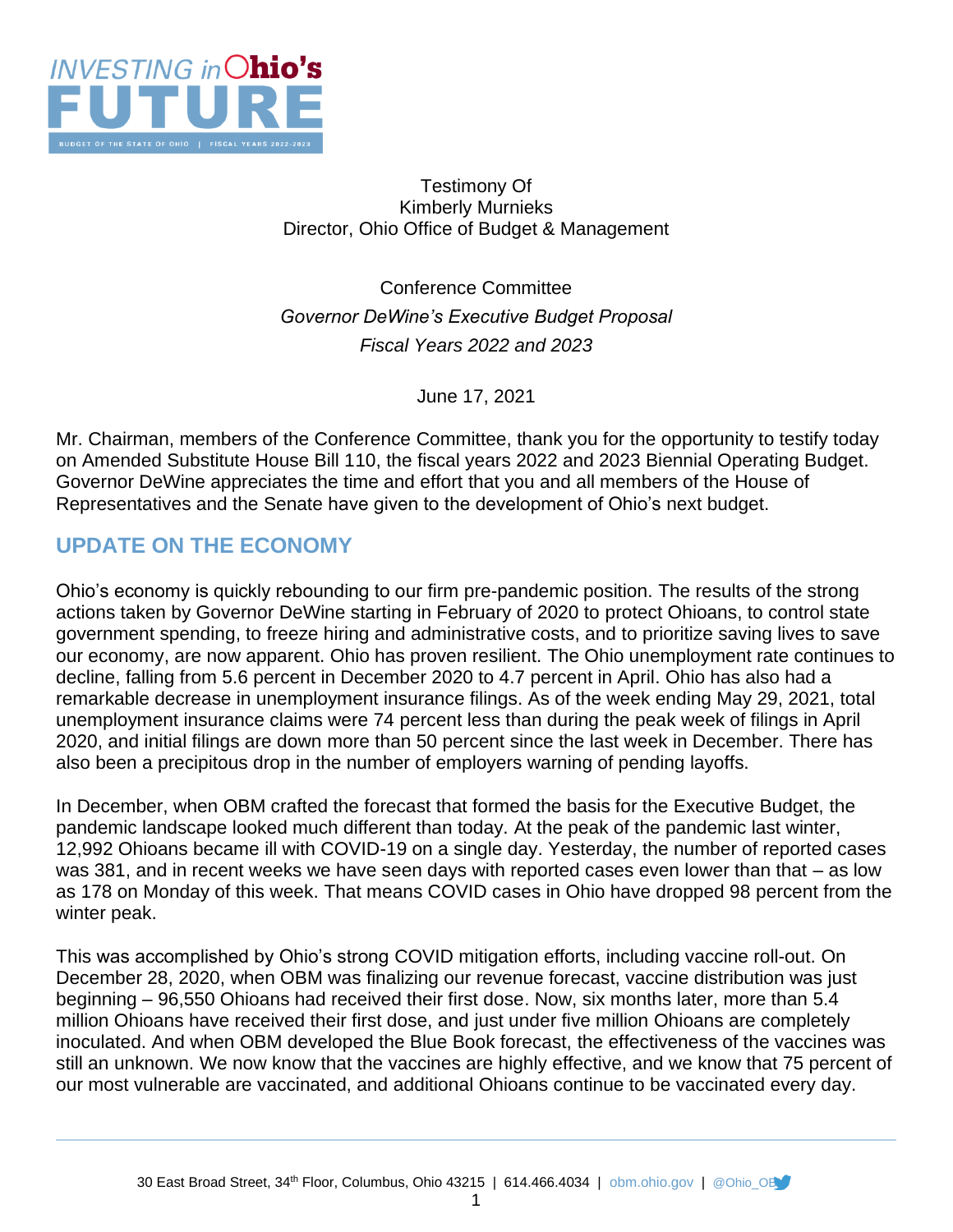On the economic front, at the time that the Blue Book forecast was published, there was concern that the consumption spending stimulus from the CARES Act was waning, and that revenues would slow in the second half of the fiscal year. The December macroeconomic forecast that was the basis for the revenue forecast did not fully account for the federal stimulus package passed in December (Coronavirus Response and Relief Supplemental Appropriations, or CRRSA) and more importantly, did not account for the additional economic support passed in the American Rescue Plan Act (ARPA) in March of 2021.

The past year and a half demonstrated without a doubt that Ohio's economy is closely linked to the health of our residents. As we have stemmed the spread of the pandemic, consumers have returned to retail stores and restaurants, sparking growth. Over the last two quarters of calendar year 2020, Ohio's Gross Domestic Product, or GDP, outpaced the nation's growth. While the national GDP expanded in the fourth quarter of calendar year 2020 at an annualized rate of 4.3 percent, Ohio's GDP rose 5.0 percent during the same time frame.

Ohioans are rejoining the labor force. As of April 2021, labor force participation in Ohio is 62.3 percent, now ahead of the national rate. And Ohio's businesses are ready to bring even more people back to work. Job postings on OhioMeansJobs.com were 42.6 percent higher in April 2021 than they were in April 2020, and 49.2 percent higher than in April 2019. When I checked yesterday, there were 101,715 jobs that pay more than \$50,000 per year posted on OhioMeansJobs.com and 189,291 total job postings.

# **UPDATE ON AVAILABLE REVENUES**

Ohio's strong revenue recovery has been supported by the passage of additional federal stimulus packages in December 2020 and March 2021 that I mentioned a few moments ago. Among the myriad benefits and support in these two bills, the economic impact payments to individuals have already had a strong effect. In the months following the receipt of these payments, personal income levels soared, and levels of consumption rose along with income. This resulted in sales tax revenues for April and May combined that were 20.1 percent higher than estimated. It is important to keep in mind the temporary effects of this stimulus on our tax revenues – especially on our sales tax receipts – as we finalize the biennial budget. As of today, through eleven months of the current fiscal year 2021, General Revenue Fund tax revenues are \$1.170 billion, or 5.2 percent, above estimate – led by both categories of the sales tax.

April 2021 sales tax receipts set monthly records in both the non-auto and auto categories following the March passage of the American Rescue Plan Act. May receipts were also robust, with non-auto performance not far off the April record. As a result, OBM's revised fiscal year 2021 total GRF tax revenue forecast is \$1.8 billion, or 7.4 percent, above the Blue Book forecast, with most of the upward revision coming in the sales and use tax.

Our forecasts for fiscal years 2022 and 2023 are also revised upwards. Total GRF baseline tax revenue is now estimated to be \$26.5 billion in fiscal year 2022, an upward revision of nearly \$1.7 billion from the Blue Book forecast. For fiscal year 2023, total baseline tax revenue is estimated at \$27.2 billion, reflecting a \$1.6 billion increase from the Blue Book baseline forecast. The table below outlines the actual and forecasted key economic variables that underpin the updated revenue forecast. In particular, note the incredible increases in transfer payments in fiscal years 2020 and 2021 – these are non-recurring injections of cash into the economy that have boosted our recent revenues and will continue to boost in the near-term of the upcoming biennium, including the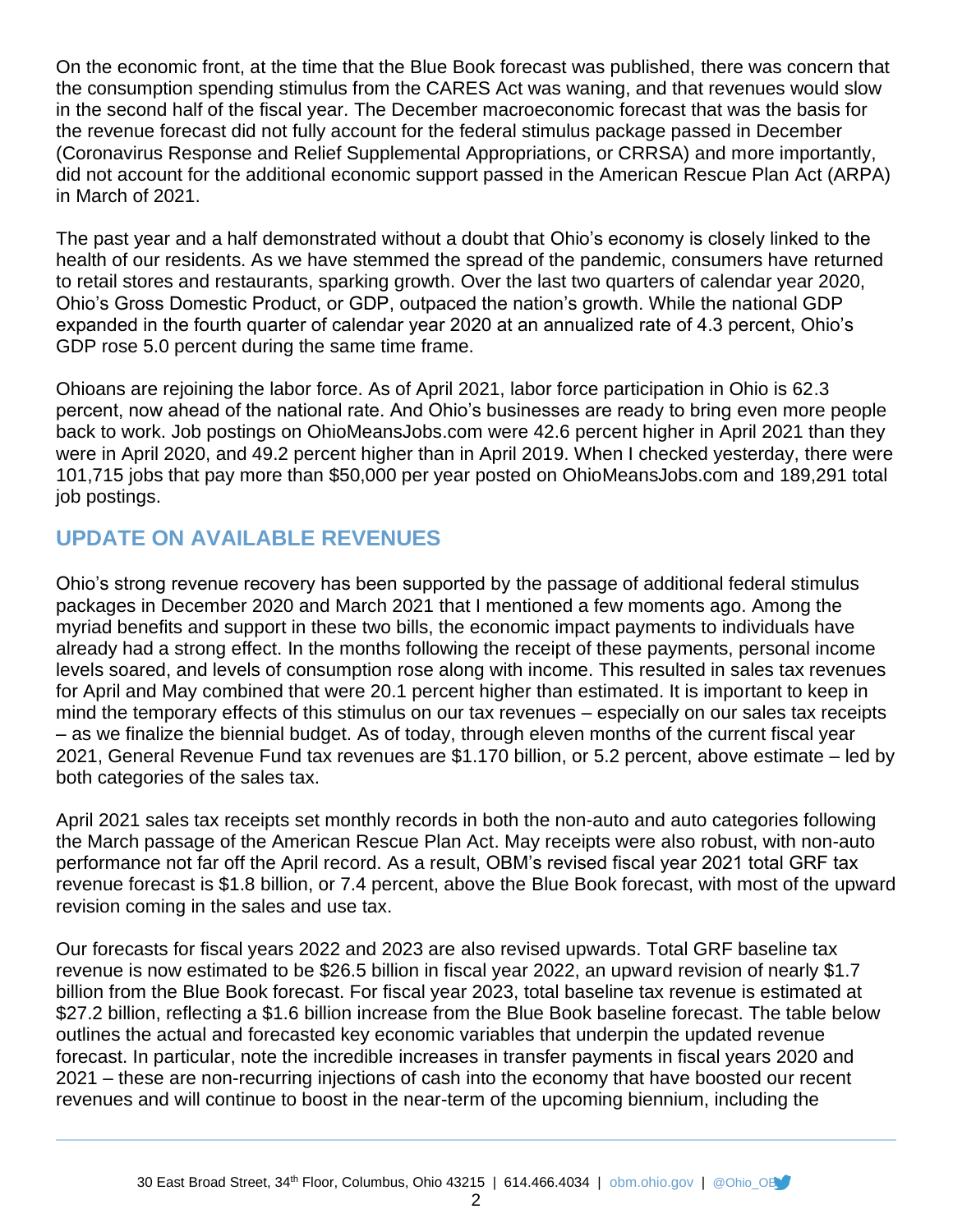economic impact payments that I have already discussed.

Our forecasts of revenue growth are lower in fiscal year 2023 than in fiscal year 2022, as we expect the impact of extraordinary federal income support to households to wane as the biennium goes on. Once one adjusts fiscal year 2021 income tax revenue for the amounts received in fiscal year 2021 that would ordinarily have been received in fiscal year 2020 (because of the postponement of last year's annual return filing date), total GRF baseline tax revenue growth in fiscal 2022 is forecasted to be 4.3 percent, slowing to 2.9 percent in fiscal year 2023. The pattern of slowing growth during the biennium holds not only for total tax revenue, but also for each of the major taxes as well (again, one must adjust the fiscal year 2021 income tax revenues to obtain this result). In the auto sales tax, growth actually turns slightly negative in FY 2023.

| <b>Output</b>                                    | FY 2018<br><b>Actual</b> | FY 2019<br><b>Actual</b> | <b>FY 2020</b><br><b>Actual</b> | FY 2021<br><b>Estimate</b> | FY 2022<br><b>Forecast</b> | FY 2023<br><b>Forecast</b> |
|--------------------------------------------------|--------------------------|--------------------------|---------------------------------|----------------------------|----------------------------|----------------------------|
| U.S. Real GDP                                    | 2.9                      | 2.5                      | $-1.1$                          | 1.7                        | 6.7                        | 2.5                        |
| Ohio Real GDP                                    | 1.6                      | 2.1                      | $-1.9$                          | 1.8                        | 5.8                        | 1.9                        |
| Income                                           |                          |                          |                                 |                            |                            |                            |
| U.S. nominal personal income                     | 5.4                      | 4.8                      | 5.2                             | 6.8                        | 0.9                        | 3.9                        |
| Ohio nominal personal income                     | 4.1                      | 4.0                      | 4.9                             | 6.9                        | 0.1                        | 3.4                        |
| U.S. transfer payments                           | 3.4                      | 4.6                      | 24.8                            | 21.8                       | $-18.8$                    | 1.0                        |
| Ohio transfer payments                           | 2.6                      | 2.9                      | 23.8                            | 19.5                       | $-17.8$                    | 0.6                        |
| U.S. nominal wage and salary<br>income           | 5.2                      | 4.9                      | 1.9                             | 3.7                        | 8.0                        | 4.8                        |
| Ohio nominal wage and salary<br>income           | 4.0                      | 4.1                      | 0.7                             | 4.2                        | 7.1                        | 4.2                        |
| <b>Employment</b>                                |                          |                          |                                 |                            |                            |                            |
| U.S. nonfarm employment                          | 1.5                      | 1.5                      | $-1.9$                          | $-2.7$                     | 5.1                        | 1.9                        |
| Ohio nonfarm employment                          | 0.7                      | 0.7                      | $-2.7$                          | $-2.4$                     | 4.3                        | 1.3                        |
| U.S. unemployment rate<br>(percentage)           | 4.1                      | 3.8                      | 6.0                             | 6.9                        | 4.3                        | 3.6                        |
| Ohio unemployment rate<br>(percentage)           | 4.7                      | 4.3                      | 6.8                             | 6.0                        | 4.3                        | 3.9                        |
| <b>Consumer Spending</b>                         |                          |                          |                                 |                            |                            |                            |
| U.S. real personal consumption<br>expenditure    | 2.7                      | 2.5                      | $-1.3$                          | 2.4                        | 6.4                        | 3.0                        |
| U.S. nominal personal<br>consumption expenditure | 4.7                      | 4.4                      | 0.0                             | 4.2                        | 8.7                        | 4.8                        |
| U.S. retail and food service<br>sales            | 4.7                      | 3.4                      | 0.2                             | 11.5                       | 5.7                        | 2.2                        |
| Ohio retail and food service<br>sales            | 4.0                      | 1.6                      | 2.7                             | 13.8                       | 2.7                        | $-0.4$                     |
| U.S. light vehicle sales (millions<br>of units)  | 17.26                    | 17.11                    | 15.05                           | 16.36                      | 16.64                      | 16.83                      |
| U.S. light vehicle average price<br>(thousands)  | \$33.36                  | \$34.23                  | \$35.98                         | \$38.11                    | \$38.94                    | \$38.96                    |

**History and May 2021 IHS/Markit Baseline Forecast of Key Economic Variables, FY 2018-2023**

Annual percent change unless otherwise indicated; annual amounts are averages of quarters

#### **Table 1**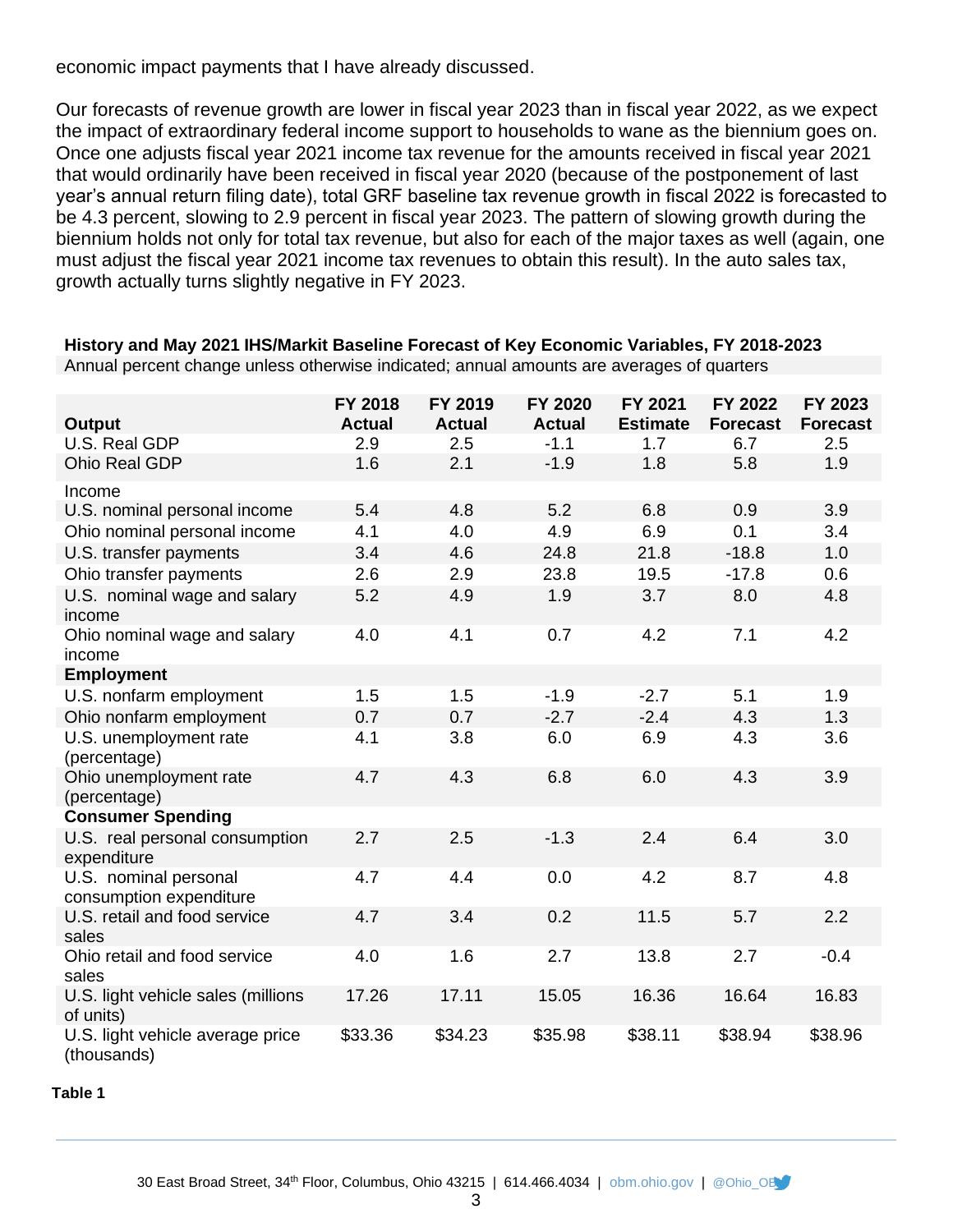As I indicated in my House and Senate Finance Committee testimonies earlier this spring, this budget is carefully constructed to allocate one-time resources to one-time expenses and to allocate recurring revenues to ongoing programs. In light of this updated forecast, it is even more crucial that we keep a close eye on our budget's structural balance. It is vital that our decisions avoid creating a "budget cliff" two years from now. And with an eye towards that structural balance, I would like to remind you that our current forecast includes significant one-time resources:

- Funds conserved this current fiscal year that resulted from the Governor's decisive actions reducing state payroll expenses, freezing hiring, and limiting administrative costs including state agency travel expenses;
- Savings from refinancing and restructuring the state's debt portfolio;
- Temporarily increased federal Medicaid matching funds that have been available during the pandemic but are only expected to continue through the end of the current calendar year, freeing GRF resources; and
- Some sales tax revenues that have been temporarily boosted now three times by colossal levels of federal stimulus and by a "pandemic effect" on consumer spending leading to more spending on taxable goods and less spending on untaxed services. Not only has spending shifted to taxable goods, but to spending on taxable goods at home, here in Ohio.

These effects, especially the boosts to consumer spending and likewise our sales tax receipts, will not last indefinitely and will run their course over the upcoming biennium. In fact, we are already beginning to see the winds shift. It was reported on Tuesday that U.S. retail sales dropped 1.3 percent in May compared to April, as consumer spending moved from goods to services, as prices rose and inflationary pressures continued to build, and as the stimulus payments from ARPA worked their way through the economy. It is now even more important to carefully plan a portion of this budget as a one-time "surge" to address our citizens' most pressing needs today, including the Governor's priority economic package for broadband and community infrastructure. Furthermore, given these uncertainties, OBM recommends that a significant portion of the additional revenue now forecast in this budget be carried forward in the state's General Revenue Fund as a buffer during these volatile times, to ensure that we continue the fiscally conservative practices that enabled Ohio to sustain our strong financial position in the face of the pandemic and the resulting global economic downturn.

It is clear that Ohio's strong measures to address the COVID-19 pandemic head on – both from a health and budget standpoint – worked. We must stay focused on the long term to maintain a structurally balanced budget so Ohio's people and communities – and our state economy – continue to surge ahead.

During my testimonies before both the House and Senate Finance Committees, I noted several "upside risks" to our forecast – possible scenarios that could result in revenues above our forecasted levels. As my testimony this morning makes clear, the best-case scenario has been realized on almost all fronts: COVID-19 cases have rapidly declined, vaccine deployment continues to be successful, the vaccines are tremendously effective, the next rounds of federal stimulus twice again boosted sales tax revenues, and the income tax filing season results reflected strong average income growth compared to 2020. Furthermore, as the national and Ohio economies improved, so did the forecasts for fiscal year 2022 and fiscal year 2023. Ohio is coming out of this pandemic strong.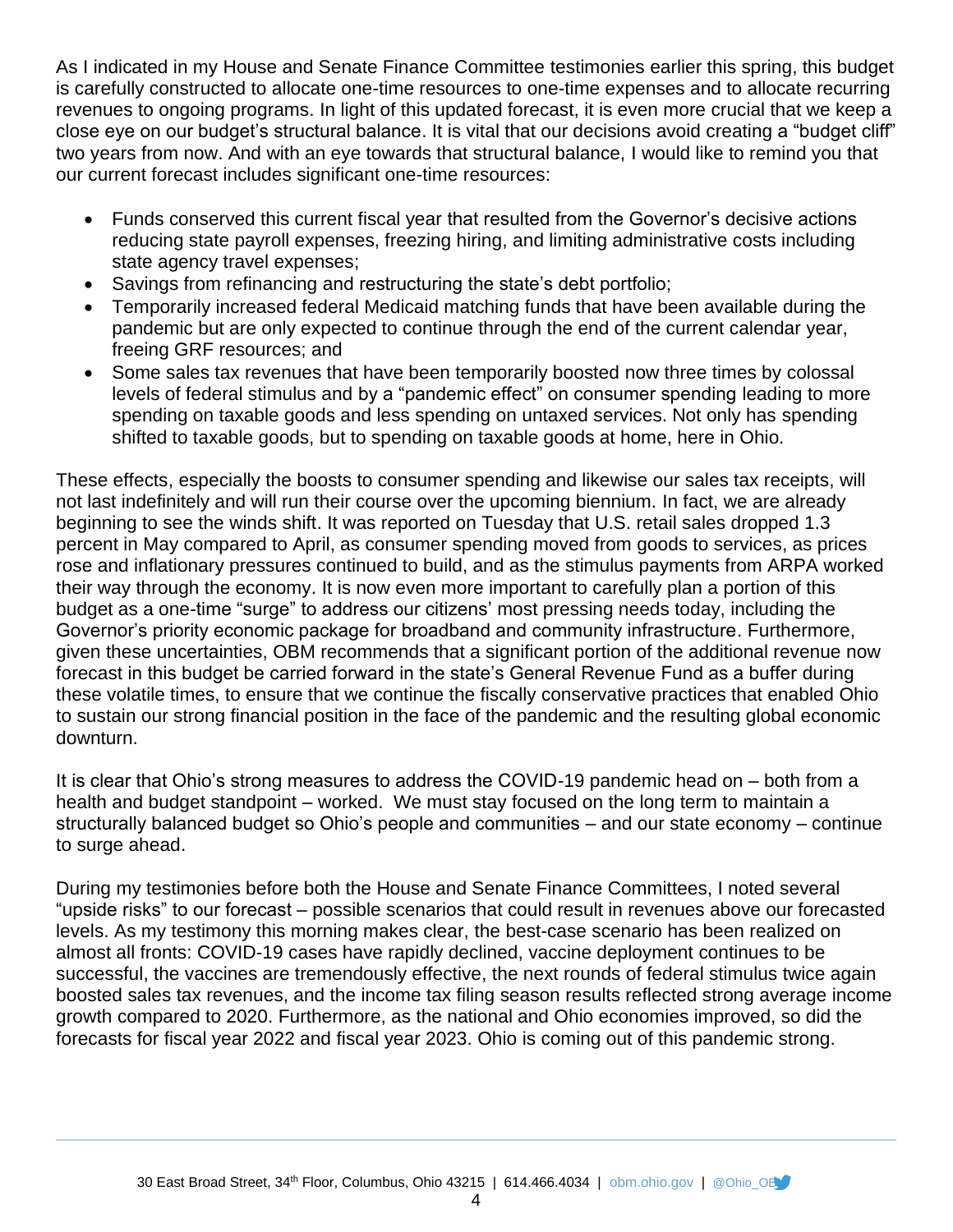## **Revised Medicaid Estimates – Updating Baseline Projections**

The updated Medicaid caseload projections also reflect Ohio's successful response to the pandemic. The estimated peak caseload, still projected to occur in February 2022, has decreased by 123,300 ultimately resulting in reduced average monthly enrollment and therefore reduced baseline budget estimates over the biennium.

The updated baseline projection for all-funds Medicaid spending has decreased by \$196.2 million over the biennium. The GRF spending estimate has decreased by \$1.18 billion over the biennium, with a State Share decrease of \$290.2 million over the two fiscal years (\$133.9 million in fiscal year 2022 and \$156.2 million in fiscal year 2023). The all-funds decrease is mitigated by updated spending estimates in programs heavily influenced by policy decisions at the federal level like the Hospital Care Assurance Program and the Medicare Part D Claw Back payments. The updated GRF spending estimates on the other hand reflect the significant reduction in caseload estimates as well as lower than originally anticipated per-member-per month costs. Ultimately, the updated Medicaid caseload and baseline budget projections reflect the success of Ohio's response to the pandemic and provide a clear path forward into a post pandemic biennium.

## **OUR SHARED PRIORITIES**

Upon reviewing the budget as passed by the House and as passed by the Senate, Governor DeWine and Lt. Governor Husted appreciate your shared commitment to investing in Ohio's families and children, our local communities, workforce and innovation, our state's natural resources, and in guiding our citizens to recovery from addiction and its impacts. The pandemic has clearly shown that a prosperous economy depends on healthy people and renewed communities. You have shown a true dedication to our future and for continuing to make Ohio a great place to live, work, and raise a family.

Mr. Chairman, members of the Committee, my sincere thanks for the opportunity to address you today. Each member of the Cabinet and I stand ready to provide any assistance and information you may require as you work to finalize the budget. I would be happy to answer any questions.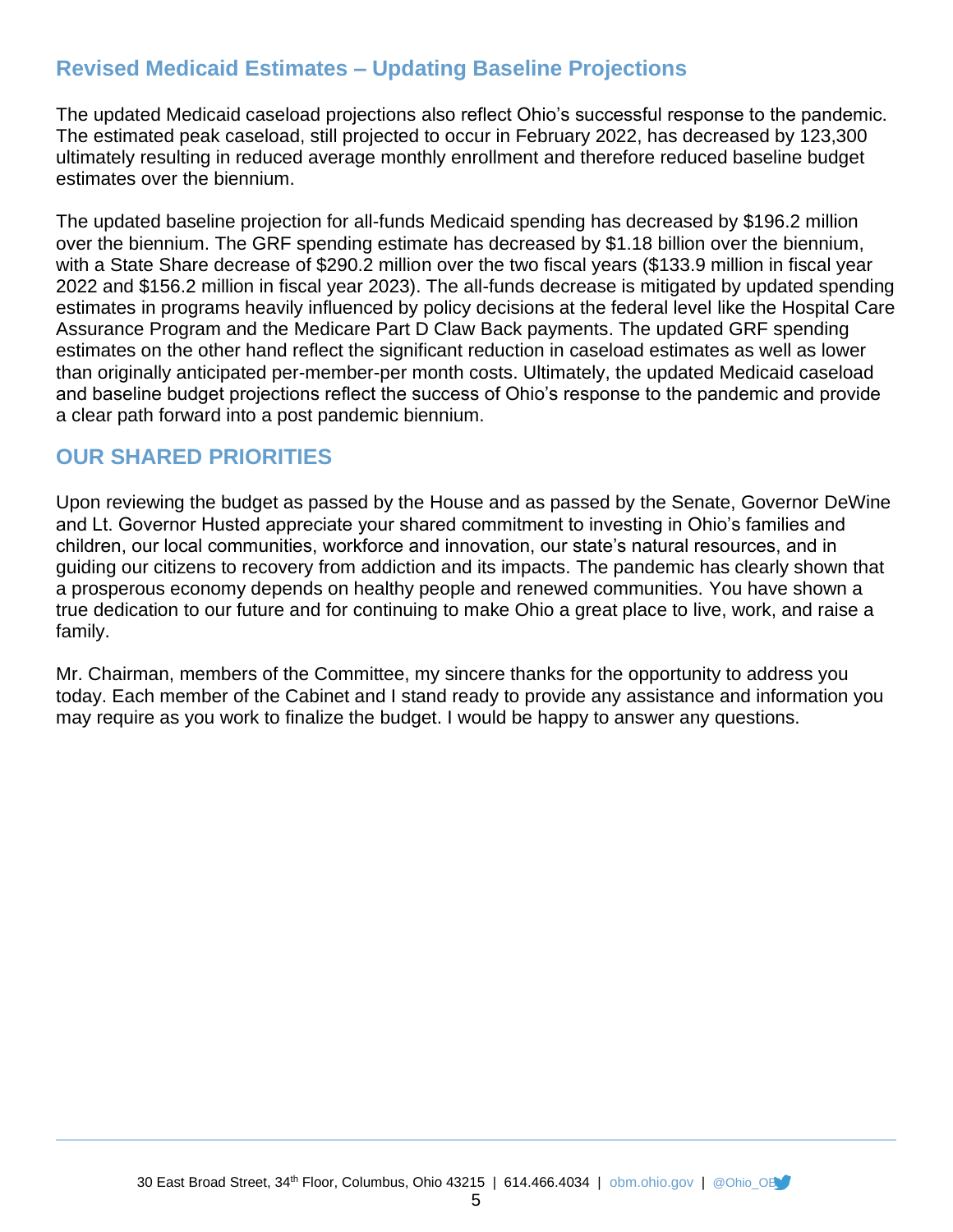### **Attachment 1**

### **General Revenue Fund Baseline Revenues**

**Fiscal Year 2021**

**(dollars in millions)**

| <b>Revenue Source</b>                     | <b>Feb-2021</b><br><b>Executive</b><br><b>Budget</b> | <b>Jun-2021</b><br><b>Conference</b><br><b>Committee</b> | CC vs.<br><b>Executive \$</b><br>Change |
|-------------------------------------------|------------------------------------------------------|----------------------------------------------------------|-----------------------------------------|
|                                           |                                                      |                                                          |                                         |
| <b>Tax Revenue</b>                        |                                                      |                                                          |                                         |
| Auto Sales and Use                        | 1,616.7                                              | 1,829.7                                                  | 213.1                                   |
| Non-Auto Sales and Use                    | 9,422.6                                              | 10,235.7                                                 | 813.1                                   |
| Subtotal Sales and Use                    | 11,039.2                                             | 12,065.4                                                 | 1,026.2                                 |
|                                           |                                                      |                                                          |                                         |
| Personal Income                           | 9,389.7                                              | 9,960.9                                                  | 571.2                                   |
| Corporate Franchise                       | 6.0                                                  | 5.9                                                      | $-0.1$                                  |
| <b>Financial Institutions Tax</b>         | 189.7                                                | 225.0                                                    | 35.3                                    |
| <b>Commercial Activity Tax</b>            | 1,535.3                                              | 1,661.0                                                  | 125.7                                   |
| Petroleum Activity Tax                    | 6.0                                                  | 6.0                                                      | 0.0                                     |
| <b>Public Utility</b>                     | 120.0                                                | 126.0                                                    | 6.0                                     |
| <b>Kilowatt Hour Tax</b>                  | 296.2                                                | 301.0                                                    | 4.8                                     |
| <b>MCF Tax</b>                            | 65.0                                                 | 70.1                                                     | 5.1                                     |
| Foreign Insurance                         | 308.1                                                | 315.4                                                    | 7.3                                     |
| Domestic Insurance                        | 304.4                                                | 313.2                                                    | 8.8                                     |
| <b>Business and Property</b>              | 0.0                                                  | 0.2                                                      | 0.2                                     |
| Cigarette and Other Tobacco Tax           | 927.8                                                | 932.7                                                    | 4.9                                     |
| Alcoholic Beverage                        | 56.0                                                 | 63.0                                                     | 7.0                                     |
| Liquor Gallonage                          | 51.0                                                 | 58.0                                                     | 7.0                                     |
| Estate                                    | 0.0                                                  | 0.0                                                      | 0.0                                     |
| <b>Total of Tax Revenue</b>               | 24,294.4                                             | 26,103.8                                                 | 1,809.4                                 |
|                                           |                                                      |                                                          |                                         |
| <b>Non-Tax Revenue</b>                    |                                                      |                                                          |                                         |
| Earnings on Investments                   | 25.0                                                 | 48.7                                                     | 23.7                                    |
| <b>Licenses and Fees</b>                  | 58.8                                                 | 88.1                                                     | 29.3                                    |
| Other Income                              | 94.8                                                 | 96.2                                                     | 1.4                                     |
| <b>Interagency Transfers</b>              | 9.0                                                  | 12.3                                                     | 3.3                                     |
| <b>Total of Non-Tax Revenue</b>           | 187.6                                                | 245.3                                                    | 57.7                                    |
|                                           |                                                      |                                                          |                                         |
| <b>Transfers In</b>                       | 278.2                                                | 102.2                                                    | $-176.0$                                |
| <b>Total Sources Excl. Federal Grants</b> | 24,760.2                                             | 26,451.3                                                 | 1,691.1                                 |